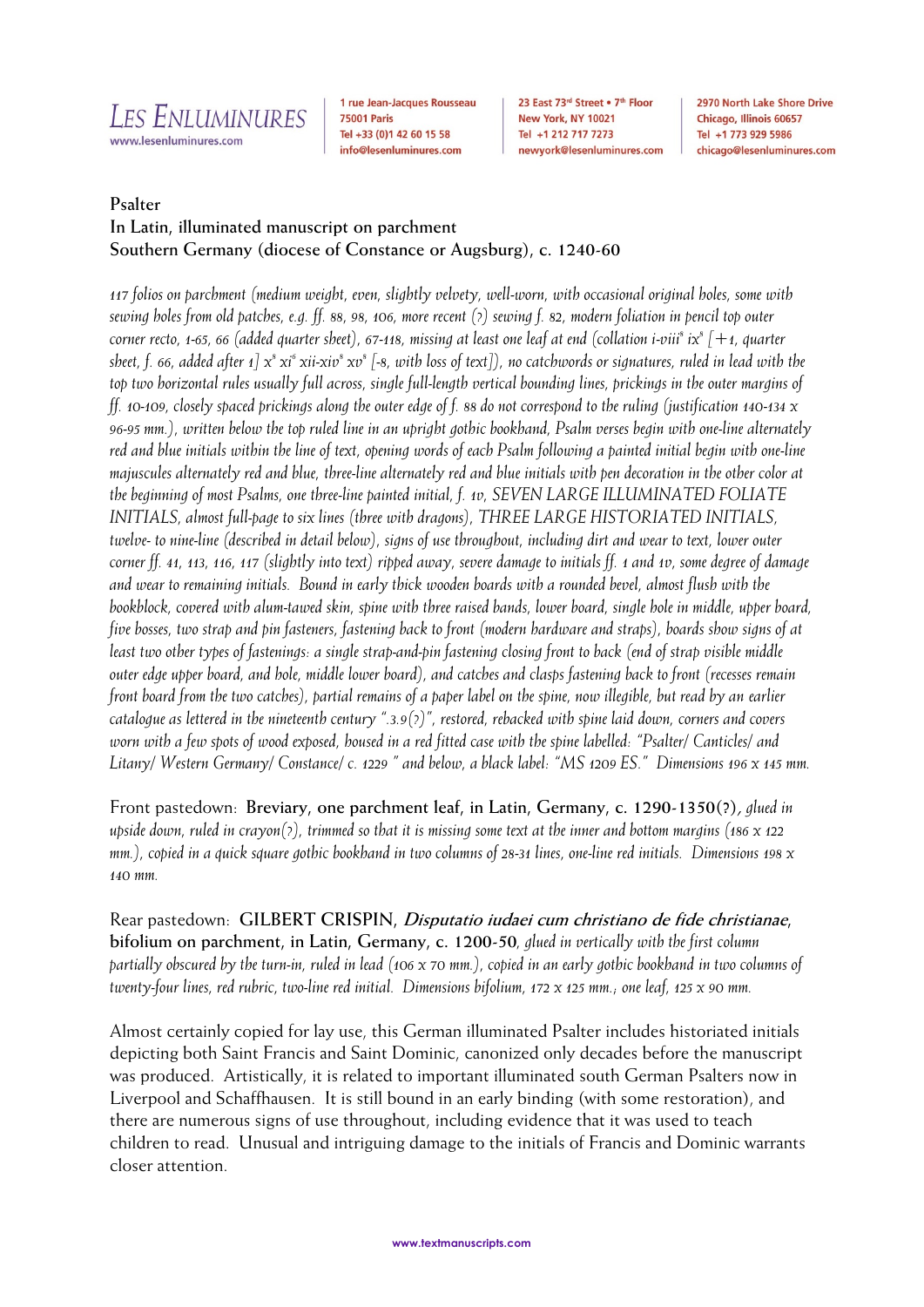#### **PROVENANCE**

- 1. Evidence of the script and decoration suggests a date c. 1240-1260, certainly in Southern Germany, and probably in the diocese of Constance or possibly Augsburg, based on the style of the illumination (discussed below). Liturgical evidence for closer localization is now lacking, since it now ends imperfectly, with most of the litany missing, and there is no calendar. All three of the historiated initials depict saints: St. Michael and the dragon, St. Dominic (1170-1221), and St. Francis (c. 1182-1226). St. Michael is found frequently in German Psalters before Psalm 51, but the presence of both Francis and Dominic is unusual, and is strong evidence that this was made for a lay owner (Klemm, 2004). Francis was canonized almost immediately after his death in 1226; Dominic was canonized in 1234, providing a *terminus post quem*. It was likely copied not long after this date, however, and the depictions of the two most important saints of the thirteenth century, dating only a few decades, at the most, after their deaths, is significant.
- 2. The manuscript was carefully corrected by a contemporary; on f. 6, Psalm 7, verses 2 and 8, "meam" was omitted, and supplied in margin; corrections in the same hand, ff. 6v, 46, and 49v, where Psalm 69:4, omitted by the scribe, was also supplied in the upper margin. On f. 65rv, Psalm 88:29, "… In aeternum servabo illi miseridordiam meam" is followed by Ps. 88:35, "et que procedunt de labiis." The omitted verses were copied in the margin, but with errors, and then more legibly on an inserted quarter sheet, now foliated as f. 66 (on the verso, blank on the recto), to correct the mistake. Eye-skip led the scribe to copy mistakenly Psalm 133:2-3 again after Psalm 134:2; the extra verses were cancelled in red on f. 99.
- 3. Psalters were traditionally used to teach children to read, and there are signs in this volume that it may have been used in this way. The lower margin of f. 14 was used to practice the alphabet, copied in decorative majuscules, and then erased. On f. 83v, in the lower margin in space left blank at the end of Psalm 108, someone added the beginning of a well-known hymn in a rather unpracticed hand and with a number of mistakes, suggesting that this might have been the work of someone still learning Latin (incipit, "Criste qui lux es et dies nodis tenebras et degis lucis … Precamur sancte domine"); another hand then continued the hymn, breaking off when he (or she) ran out of space, "Defende nos in hac nocte nos tibi reos sta//."
- 4. We know that the volume remained in Germany into the fifteenth century (top margin, f. 116, note in German dated 1467, "in dem jar da man zale m ccc vnd jiii lxvii jar do hub ich den halgen …."). Both the images of St. Francis and St. Dominic are damaged in a way that perhaps suggests deliberate defacement rather than ordinary wear. This is particularly true of St. Francis; the saint's face, hand, and the book he is holding have been completely obliterated. The image of St. Dominic is less-damaged, but one hand and parts of the robe have been removed. Anti-mendicant feeling was strong in parts of Germany in the fifteenth century. It is even possible that this is evidence of use by a Protestant owner – someone who may also have removed the calendar and most of the Litany of saints.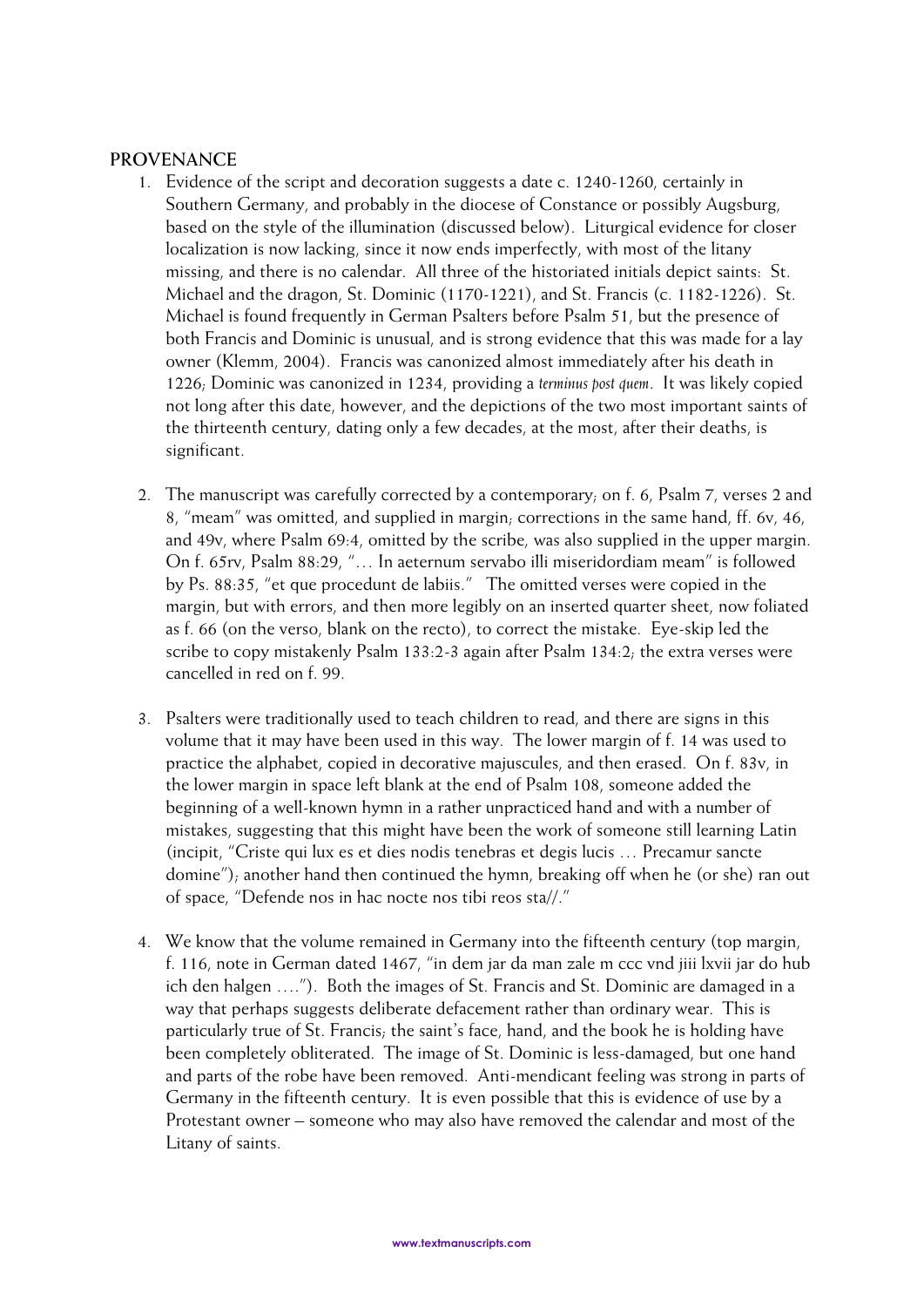5. Sold at Sotheby's, July 10, 1972, lot 81, when it was bought by Sion Segre Amar (Turin, 1910-2003) for the Comites Latentes Collection, Geneva, MS 99; deaccessioned and sold at Sotheby's, June 20, 1989, lot 40, and December 1, 1998, lot. 69.

# **TEXT**

ff. 1-107v, Psalms, with major divisions at the Psalms for Matins for each day of the week according to secular use 1, 26, 38, 52, 68, 80, 97, as well as the first Psalm at Vespers, 109 (see below, illustration), along with the Psalms from the tripartite division of the Psalter, Psalms 51 and 101; Psalms 148-150 written as one.

ff. 107v-118, Ferial Canticles, Daily Canticles, and Creed: Confitebor (Isaiah 12); Ego dixi (Isaiah 38:10-21); Exultauit (1 Kings 2:1-11); Cantemus (Exodus 15:1-20); Domine audivi (Habakkuk 3); Audite celi (Deut. 32:1-44); Benedicte omnia; Benedictus dominus; Te Deum; Magnificat; Pater noster; Credo in deum; and Quicumque vult;

f. 118v, Litany, one folio only, ending imperfectly after the apostles, "Omnes sancti apostoli et euangeliste orate pro nobis"//

[Back pastedown; bifolium from another manuscript] incipit, "//omnibus que in lege … exercetur ad prelium. Con"//

Gilbert Crispin, *Disputatio Judaei cum christiano de fide christianae;* printed in Migne, *Patrologia Latina*, vol. 159, col. 1007B-1012B.

Gilbert Crispin (c. 1045-1117) was a student of St. Anselm who became Abbot of Westminster Abbey. The *Disputation of a Jew with a Christian on the Christian Faith* is one of his most important works, surviving in about thirty manuscripts; critical edition, Sapir Abulafia and Evans, 1986, pp. 1-53.

## **ILLUSTRATION**

f. 1, Psalm 1, almost full-page illuminated "B" (for "Beatus vir"), framed in red, with the opening words copied in alternately red and blue capitals in a vertical row alongside the initial; very badly damaged with only the outlines of the initial remaining, but once probably a blue initial infilled with scrolling vines ending in red leaves (likely originally similar to the initial on f. 27v);

f. 1v, Psalm 2, quite damaged, but it appears to have been a three-line painted initial, infilled and on a light-colored ground, edged in blue;

f. 17, Psalm 26, 10-line blue initial showing St. Francis – shown ¾-length, but with face, one hand, and his rope belt, and book, all effaced, with a gold background and on a gold ground (gold has now been removed), in a thick red frame, edged in black;

f. 27v, Psalm 38, 10-line blue initial ending with a green dragon, perched on top of the upper frame, infilled with red and blue vines, with a gold background and on a gold ground (gold now removed), in a thick red frame, edged in black; with some wear, but in fairly good condition;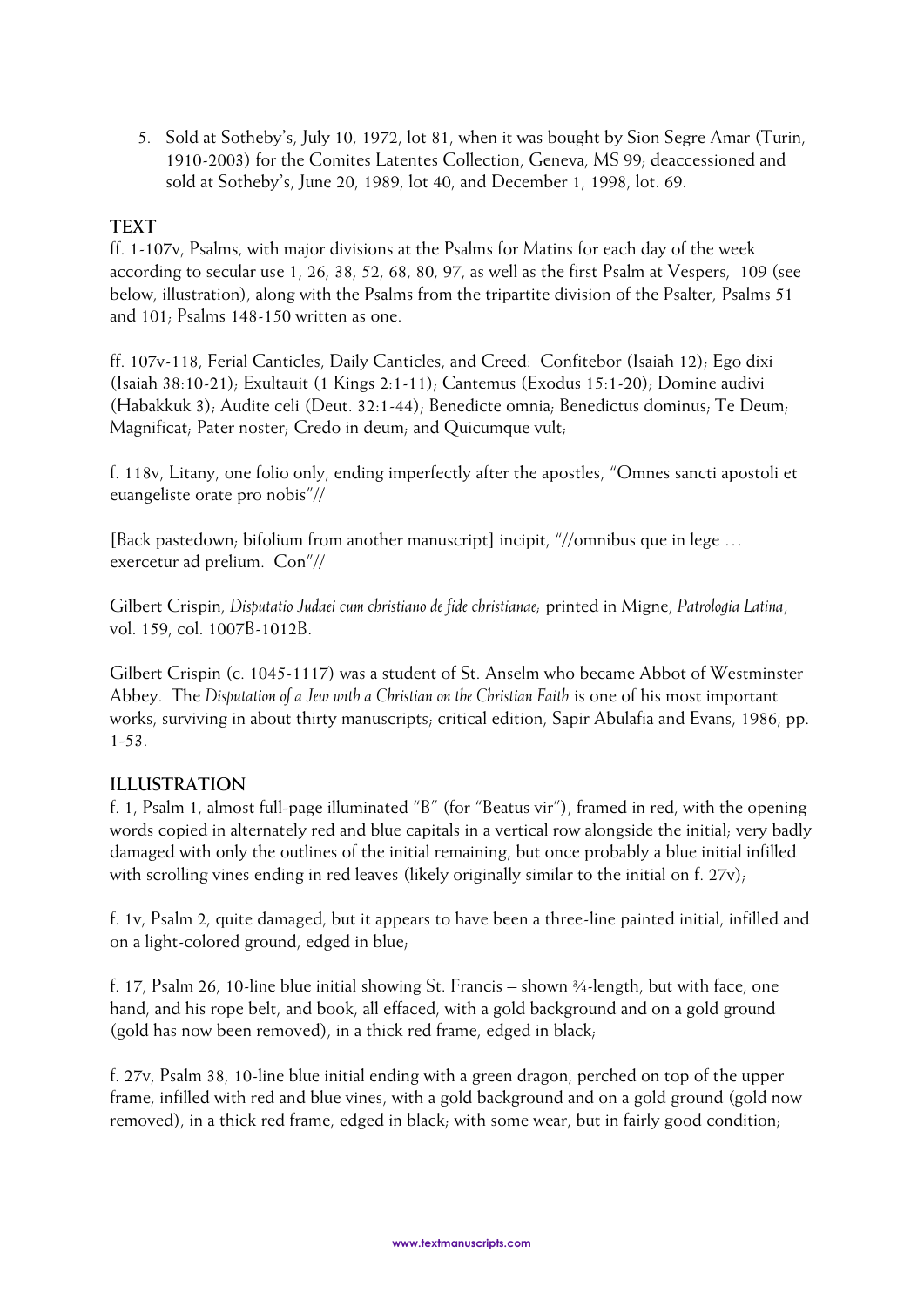f. 37, Psalm 51, 12-line blue initial depicting St. Michael slaying the dragon; the dragon forms the tail of the "Q," with a gold background on a gold ground (gold now removed), in a thick red frame, edged in black; with some wear, but in fairly good condition;

f. 37v, Psalm 52, 6-line blue initial, infilled and on a ground of gold (gold now removed), in a partial red frame, edged in black; with some wear, but in fairly good condition;

f. 48, Psalm 68, 11-line blue initial, of twining vines, formed from a winged dragon (initial ends in a dragon's head, and the feet and wings of the dragon are in pink), on a gold ground (slightly damaged), in a bold red frame, edged in black;

f. 60, Psalm 80, 9-line blue initial, infilled with pink (now badly flaking, possibly deliberately removed), and blue vines on a gold ground (gold now mostly removed), with a heavy red frame, edged in black;

f. 71v, Psalm 97, 9-line blue initial, infilled with a blue and pink spiraling dragon, on a gold ground (gold now mostly removed), with a heavy red frame, edged in black;

f. 73, Psalm 101, 9-line blue initial, infilled with portrait of St. Dominic, half-length, in a black robe, on a gold ground, with a heavy red frame, edged in black; some wear to one hand and the robe; gold and face intact;

f. 84, Psalm 109, 9-line blue initial, infilled with blue, green, and red vines, on a dark (silver or copper-colored) ground, with a heavy red frame, edged in black, minor wear, but in good condition.

The iconographic program of this Psalter with figurative initials depicting three saints (and only three saints), St. Michael, St. Francis, and St. Dominic, is very unusual. Of these three, only St. Michael slaying the dragon was common; there was an established tradition in German Psalters of depicting the Archangel before Psalm 51. The slightly earlier Buxheim Psalter, probably from Augsburg (although its calendar includes numerous saints from the diocese of Constance), has a very grand depiction of this scene (Light and de Hamel, 2015, p. 102), as does another, later Psalter, also attributed to Augsburg, Munich Bayerische Staatsbibliothek, Clm 16137. Some elements of the initial in the Munich Psalter compare rather closely with the initial in our Psalter; note the simple frame, solid gold background, and the neck of the dragon intertwined around the initial (Klemm, 1998, cat. 120, and Light and de Hamel, fig. 5.1). Stylistically, they are difficult to compare, because damage to the initial in our Psalter has eliminated the drapery folds, but the light and airy depiction of Michael's wings in our Psalter is not closely comparable.

Examples of Psalters with both Francis and Dominic, however, are very rare; a mid-thirteenth century Psalter from Augsburg, Prague, UL, MS XIV E.3, includes both, and Francis and Michael are depicted in the related Augsburg Psalter, Dublin, Chester Beatty Library MS W.40. Dominic is depicted in a Psalter from the Upper Rhine, Würzburg, UB, M.p.Th. q.70 (probabably Dominican, the litany includes Dominic and Francis; see Swarzenski, 1936, taf. 450-3). In all these cases the saints are depicted full-length, instead of the bust-length portraits included in our Psalter.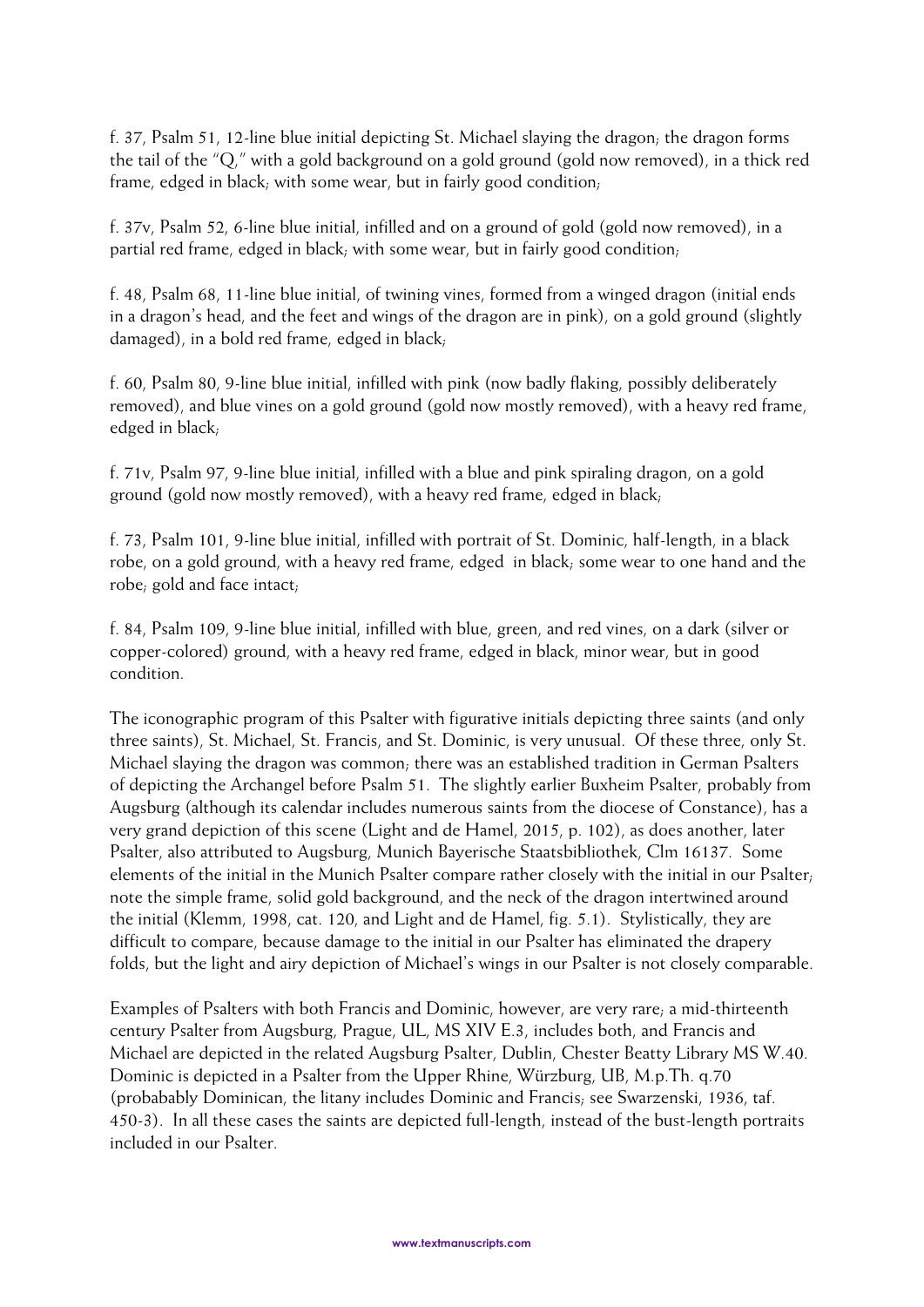Stylistically, our Psalter has traditionally been compared with a lavishly illustrated Psalter from the diocese of Constance, Schaffhausen, Stadtsbibliothek, MS Gen 5 (Gamper and Mari, 1998, pp. 11-16, at p. 16; Swarzenski, 1936, taf. 637-646, in particular the St. Michael, taf. 646). The Schaffhausen Psalter, in turn, has been linked to Liverpool, National Museums and Galleries on Merseyside, MS M 12004 (Gamper and Mari, 1998, p. 16; Swarzenski, 1936, pp. 118, 132-4, and 137-8, taf. 647-660). Both of these volumes may in turn be related to the earlier Waldkirch Psalter, Stuttgart, Württembergische Landesbibliothek, Inventar-Nr. Cod. brev. 125 (Sauer and Kuder, 1996, cat. 16, taf. I-II, Abb 44-66). The exact origin of all these Psalters has been much debated in the scholarly literature, and remains an open question. The Liverpool Psalter has traditionally been assigned to the Swabian monastery of St. George at Ochsenhausen on the basis of its relationship to Paris, BnF, MS nouv. acq. lat. 187, the so-called "St. Blasien Psalter," also probably copied at Ochsenhausen (Irtenkauf, 1964 and 1965). The two manuscripts are closely related, although the question of whether the Liverpool Psalter was copied for use in a Benedictine monastery has been debated (Palmer, 1998, pp. 146-7).

The Psalms have always played an important role in Christian liturgy. Throughout the Middle Ages, the weekly recitation of the one hundred and fifty Psalms was the heart of the Divine Office said by members of religious orders and by secular clerics. The Psalms were also the focus of private devotion among both the laity and the clergy. In fact, copies of the Psalms, usually accompanied by a calendar, litany, and often the Office of the Dead and other prayers, were the primary book for private, lay devotion from early in the Middle Ages and well into the thirteenth century (and often much later). Some of the most famous books from Carolingian times were illuminated Psalters commissioned by the emperors themselves. The Dagulf Psalter, Vienna, ONB, Cod. 1861, was made for Charlemagne (d. 814); his grandson, Charles the Bald (d. 877), also owned a beautifully illuminated Psalter (Paris, BnF, MS lat. 1152). By the second half of the twelfth century, especially in Germany, the illuminated Psalter for private devotional use for lay people was a popular and established genre – the first devotional books made in any quantity for secular owners. A very early example is the Psalter made for Henry the Lion (d. 1195) and his wife, Matilda (d. 1189) in Lower Saxony after 1167 (London, British Library, Lansdowne MS 381). The Buxheim Psalter from the Idda Collection is another example (Light and De Hamel, 2015).

It is often stated that Books of Hours largely replaced Psalters as books for private devotion for the laity in the later Middle Ages. While this was certainly true in parts of Europe, Psalters continued to be copied, and were especially popular in German-speaking countries and in Italy well into the sixteenth-century. The Psalms were the texts devout Christians prayed throughout their life. Psalters were commissioned to mark important occasions, such as marriages, and they were the texts used to teach children how to read. It is easy to imagine that the alphabet copied on f. 14 in this volume, and perhaps also the well-loved hymn on f. 83v, may have been added by children or students who were using this book for just this purpose.

The Psalms continued to be the central element of daily prayer after the Protestant Reformation. The curious defacement of the initials depicting St. Francis and St. Dominic here suggests that our Psalter was owned by someone who did not hold the mendicant friars in high esteem. Indeed, it seems possible that this Psalter continued to be used as a devotional book after the Protestant Reformation, and that a Protestant owner may have not only defaced the initials, but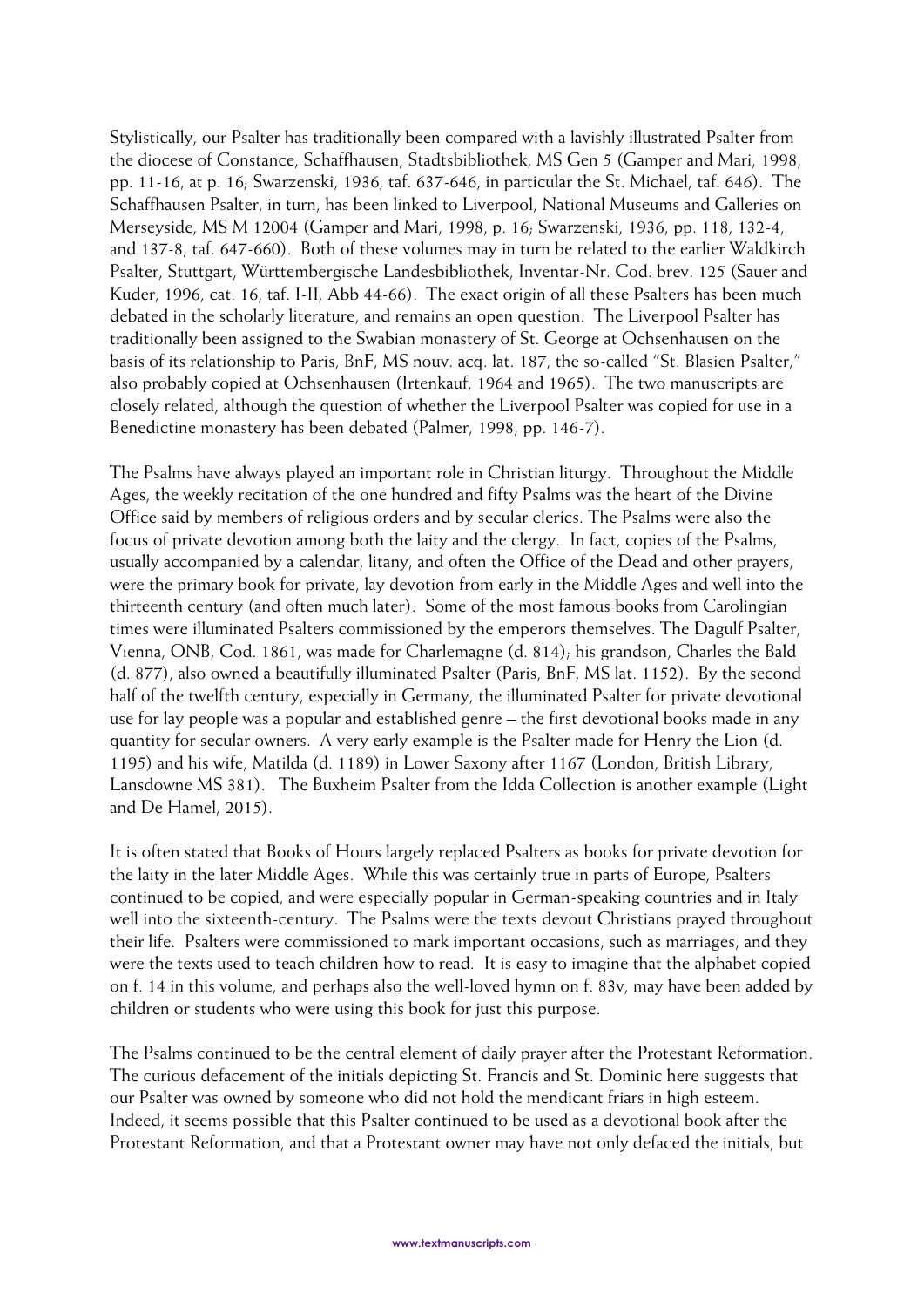also removed both the calendar and most of the litany (thus obliterating their record of numerous saints venerated in the Catholic Church).

## **LITERATURE**

Bober, Harry. *The St. Blasien Psalter*, New York, H. P. Kraus, 1963.

Gamper, Rudolf and Susan Mari. *Katalog der mittelalterlichen Handschriften der Stadtbibliothek Schaffhausen: im Anhang Beschreibung von mittelalterlichen Handschriften des Staatsarchivs Schaffhausen, des Gemeindearchivs Neunkirch und der Eisenbibliothek, Klostergut Paradies*, Dietikon and Zurich, 1998.

Irtenkauf, W. "Über die Herkunft des sogenannten St.-Blasien-Psalters," *Bibliothek und Wissenschaft* 1 (1964), pp. 23-49

Irtenkauf, W. "Noch einmal über die Herkunft des sogenannten St.-Blasien-Psalters," *Bibliothek und Wissenschaft* 2 (1965), pp. 59-84.

Klemm, Elisabeth. "Die Darstellung von Heiligen als Thema der Psalterillustration," in *The Illuminated Psalter*: *Studies in the Content, Purpose and Placement of its Images*, ed. F. O. Büttner, Turnhout, 2004, pp. 362-376.

Klemm, Elisabeth. *Die Illuminierten Handschriften des 13. Jahrhunderts Deutscher Herkunft in der Bayerischen Staatsbibliothek*, Wiesbaden, 1998.

Leroquais, V. *Les Psautiers manuscrits latins des bibliothèques publiques de France*, Maçon, 1940-1.

Light, Laura and Christopher de Hamel. *The Idda Collection: Romanesque Biblical Manuscripts c. 1000- 1240*, Paris, Chicago, New York, Les Enluminures, 2015.

Mearns, James. *The Canticles of the Christian Church, Eastern and Western, in Early and Medieval Times*, Cambridge, 1914.

Palmer, Nigel. "*Parzival* Fragments from the Binding of a Latin Psalter in Liverpool," in *Joseph Mayer of Liverpool, 1803-1886*, ed. Margaret Gibson and Susan M. Wright, London, 1998, pp. 145- 151.

Van Deusen, Nancy, ed. *The Place of the Psalms in the Intellectual Culture of the Middle Ages*, Albany, 1999.

Van Dijk, S. J. P. "The Bible in Liturgical Use," *The Cambridge History of the Bible. Volume 2, The West from the Fathers to the Reformation*, Cambridge, 1969, pp. 244-248.

Plummer, John. *Liturgical Manuscripts for the Mass and Divine Office*, New York, Pierpont Morgan Library, 1964, pp. 38-40.

Sapir Abulafia, Anna and G. R. Evans, eds. *The Works of Gilbert Crispin, Abbot of Westminster*, London and New York, 1986.